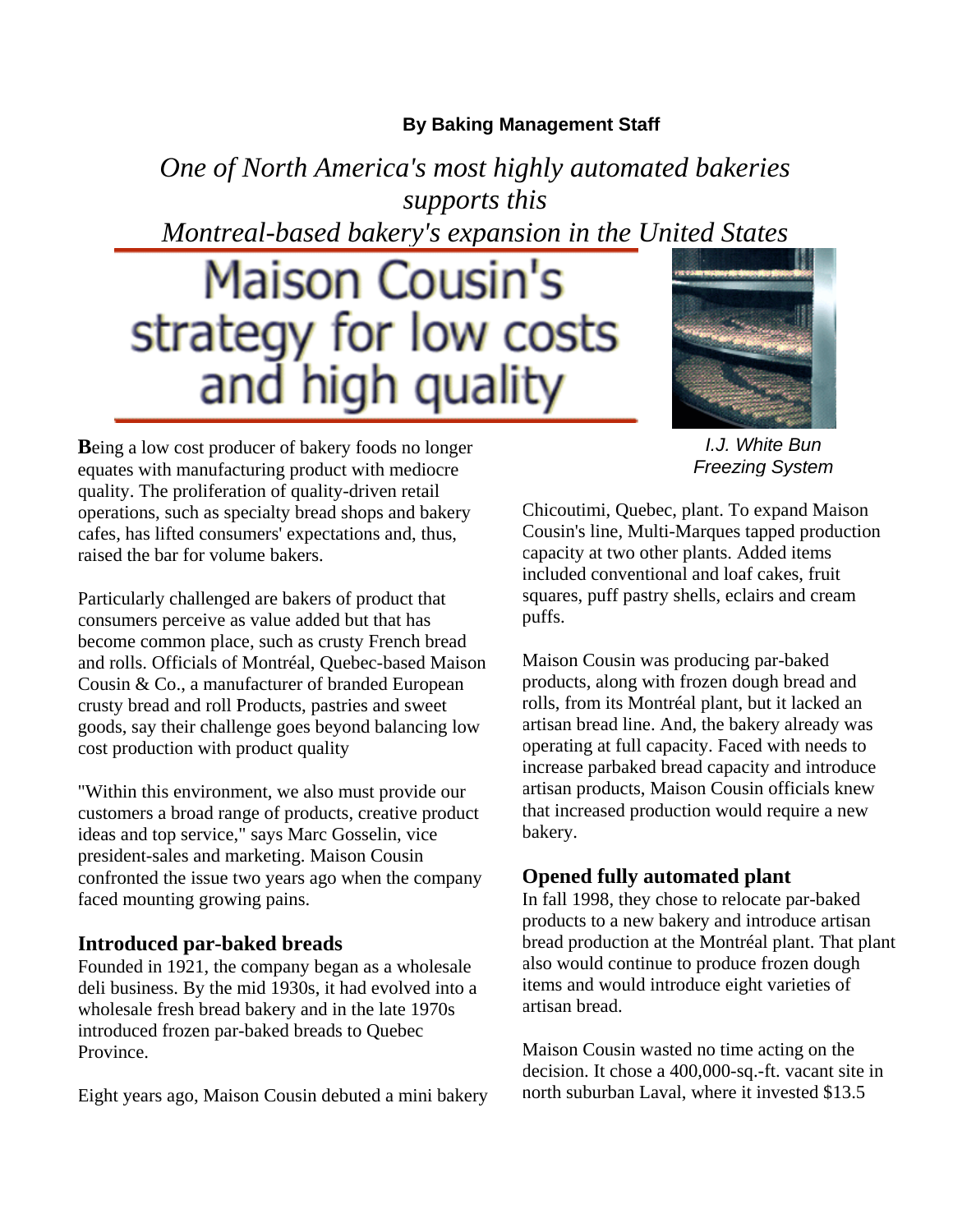concept, designed for small retailers, such as deli, food market and convenience store operators' who lack baking expertise but want to offer fresh product. The package includes a small convection oven and branded bread displays sized to fit a store's needs. Since then, the business has grown to supplying frozen parbaked bread and rolls to about 650 locations across Quebec.

Also in 1998, Maison Cousin was acquired by Multi-Marques, a \$350 million (Canadian) manufacturer of commercial bread and sweet goods, which operates 15 plants and 32 distribution centers in Quebec and the maritime provinces. Multi-Marques purchased Maison Cousin in large part to enter the frozen par-baked product market, and Maison Cousin's brand name, well known throughout Quebec, offered instant recognition.

Further, in that year, Multi-Marques acquired Cuisine Nature, a producer of baked muffins and muffin batter, placed it under the Maison Cousin banner and relocated production to Multi-Marques'

million (Canadian) to construct a 50,000-sq.-ft. plant. The building went up in quick order. Manufacturers began installing bakery production equipment in January 1999, and the bakery went on line in April.

Officials note that the new facility is the most modern, state-of-the-art bakery for par-baked production in North America. Maison Cousin engineers and production officials thoroughly researched the decisions to highly automate parbaked breads and to retain semi-automatic production of artisan breads.

The new bakery, Gosselin adds, will help Maison Cousin boost currently annual sales of nearly \$19 million (Canadian) by about 35% this year. Much of the growth should come from increasing the plant's output, given dough production currently is running at about 160,000 kg (350,000 lbs.) per week, or 40% of capacity.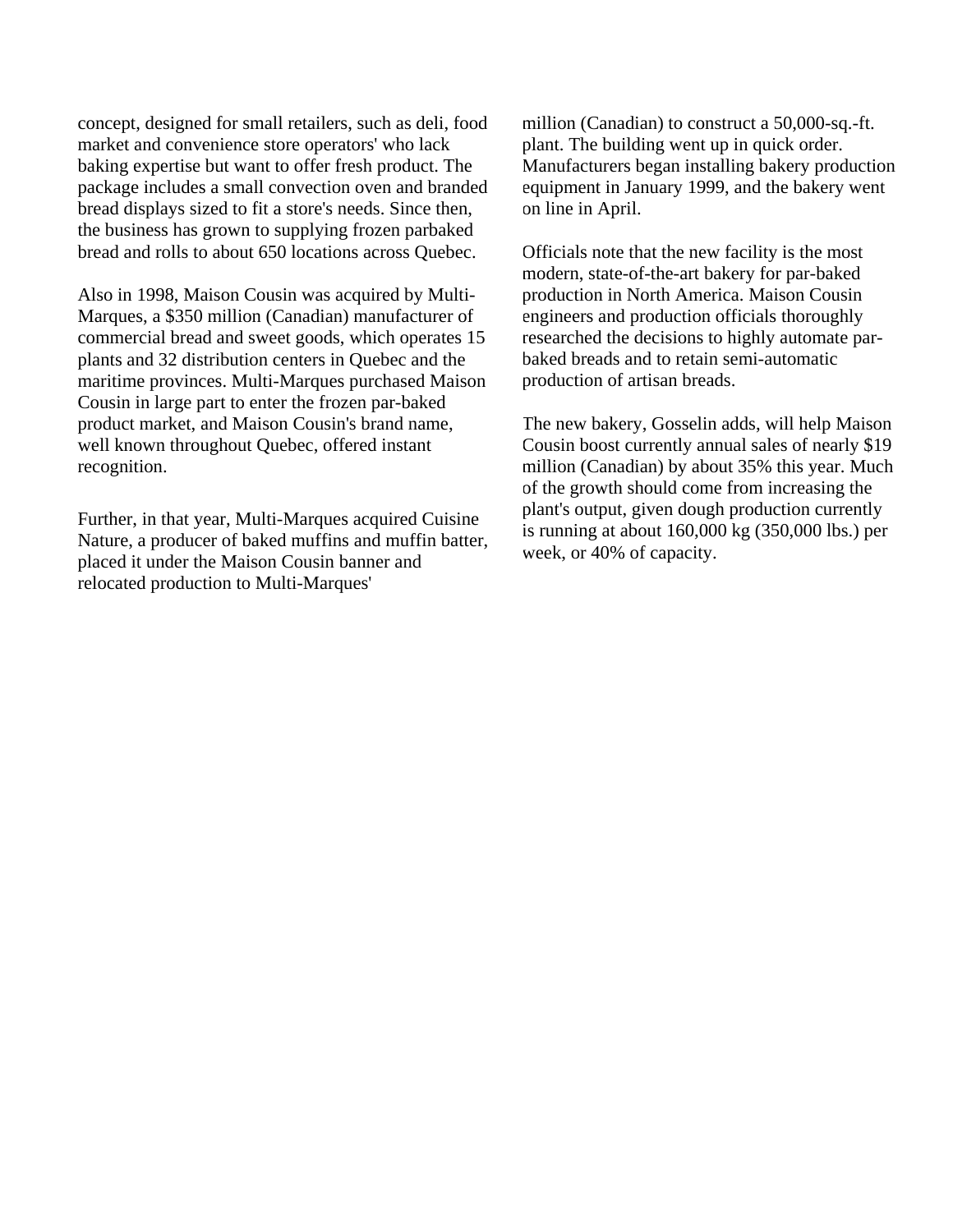Continued from Maison Cousins



## **Needed manufacturers' support**

The bakery's fully computer-controlled line requires only six production employees per shift: one in the ingredient handling and mixing control room; one in the mixing and makeup area; one in the proofing, scoring, baking and ambient cooling area; and three in packaging. Further, the bakery requires only one sanitarian daily, supported by the production employees who maintain their areas.

"When designing the bakery, our engineers examined several different manufacturers to create the most efficient par-baked bread system possible that would emulate the quality of Maison Cousin fresh bread and rolls," says Michel Doyon, executive vice president. "We needed the support of the manufacturers, while our engineers used their expertise to make the final selections and coordinate the installation."

Production of 650 g (23-oz.) French loaves reflects how Maison Cousin is achieving greater efficiency while maintaining high quality. The bread, as other products, is made with flour containing about 12% protein, is drawn pneumatically from one of three 43,000 kg (94,700-lb.) silos. The silos, which contain white and whole wheat flour, are enclosed in a room that will accommodate a fourth unit.

Flour is sifted and pumped to one of two refrigerated batching systems, which mix it with refrigerated air to After mixing, the computer orders the bowl transferred to a hoist, which lifts and dumps the dough into a chunker. The chunker separates the dough into 20 kg (44-lb.) batches, rather than dump the entire dough into the divider hopper. "This reduces abusing the dough," Fugère explains.

For other products, the robotic system first may set bowls aside to allow fermentation for five minutes to as much as one hour.

Maison Cousin engineers and production staff were challenged to mate the mixing system with the automated makeup line, which Fugère notes, is not designed to hand fermented 'doughs. "But, we wanted to have floor time to achieve the product quality customers want," he says. "We had to view the process differently."

## **Enzyme supplier assisted**

Extended floor time creates bucky doughs, which the makeup line's 8ft. sheeter/moulder cannot shape into elongated pieces, Fugère explains. The goal was to retain floor time and still produce extensible doughs.

With assistance from the company's enzyme supplier, Fugère and his staff reformulated the doughs to allow extended floor time and produce doughs that the makeup line could process. "The supplier gave us very good suggestions that helped us fine-tune the final formulations, he says. "This also shows that having skilled bakers makes the difference between getting what we want and compromising with less desirable results."

Fugère and his crew also faced a problem in selecting yeast. Under ideal conditions, a bakery might use one type of yeast to get 60 minutes of floor time and 90 minutes' proofing, and another type of yeast for no floor time and minimal proofing, Fugère says. "In a high volume operation like ours, we must use the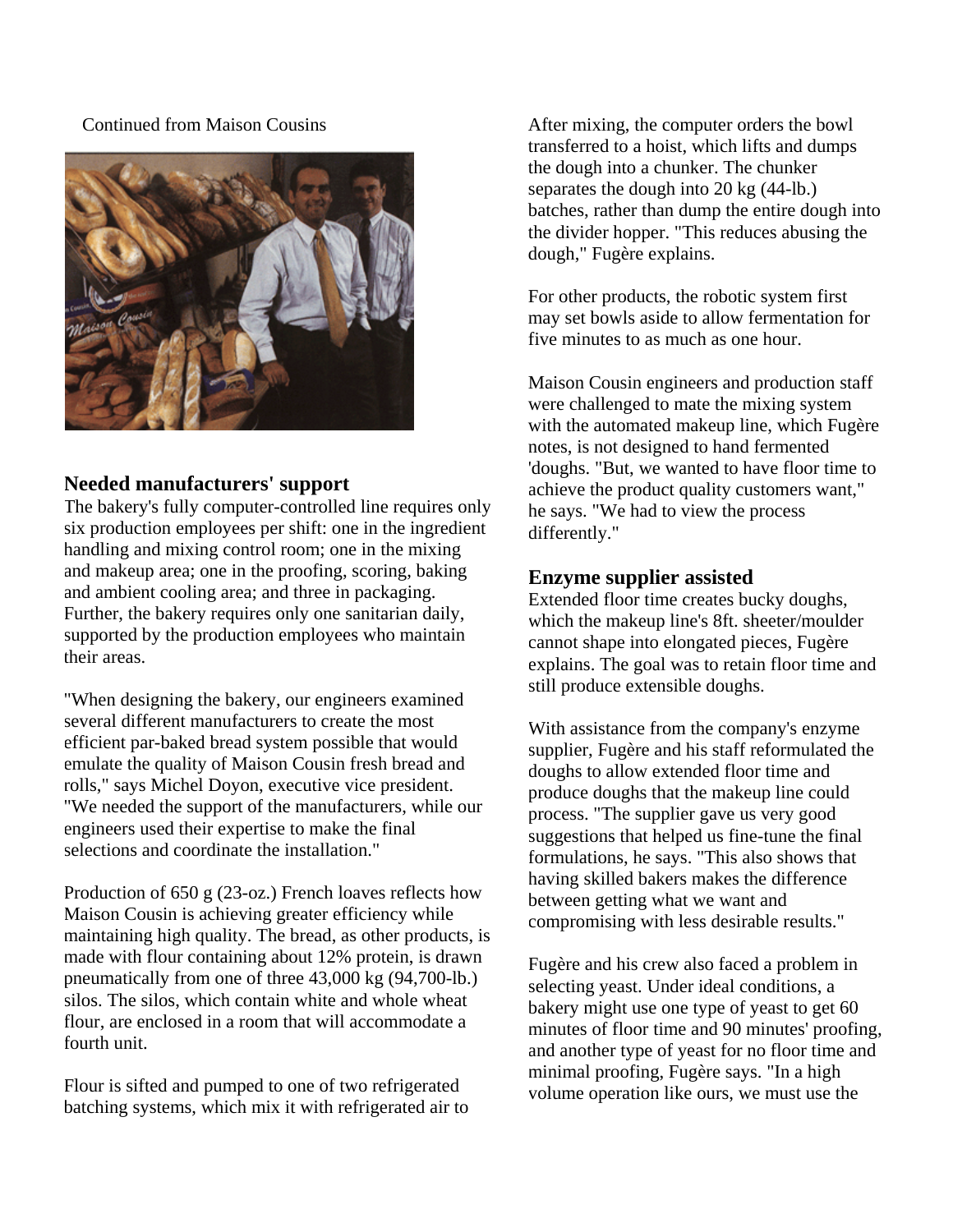cool flour temperature to 10%C. The unit blends the cooled flour with salt, malt and enzymes and pumps the ingredients to the mixing area.

The robotic mixing system features three spiral mixers and ten 250 kg (550-lb.) capacity bowls. "We use spiral mixers to give our crusty bread the best possible cell structure," explains Richard Fugère, Maison Cousin director of production. "This was important so that we could replicate the texture of hand-shaped product made at our Montréal6al plant."

## **Nine available mixing stages**

Nine different mixing stages are available to handle nearly any dough, he adds. Each is determined by speed, time and direction of bowl rotation. The system's computer schedules a new dough each eight minutes and 20 seconds.

Dry ingredients, cream yeast and water are pumped to the first mixer, whose bowl rotates for about one minute to incorporate them as they fall into it. For the French bread, the system transfers the bowl to one of the other two mixers, which mixes the dough for three minutes at first speed and nine minutes at second speed.

same yeast all the time," he notes. The yeast company helped us identify the best type of cream yeast to hand all of our needs. This simplified the formulation and mixing procedures."

From the chunker, dough blocks fall into the hopper of a one-pocket ram divider, which divides the dough into 650 g (23-oz.) pieces. Other scaled products range from 30 g (1.1 ozs.) to 1 kg (2 lbs. 3 ozs.).

The pieces pass though an intermediate proofer for six minutes, then are sheeted, moulded and loaded onto baking screens, six across. They travel through a vertical proofer for 100 minutes at 28V and 75% humidity.

At the proofer exit, an automatic scoring unit makes three diagonal cuts on each screen's six loaves simultaneously. The one-piece scoring head allows for custom cutting with one to three cuts, each from 0% to 180% and at different depths.

# **Oven offers much control**

Scored French loaves move into a vertical, sixchamber, indirect-fired oven to be baked to 80% completion. The first three chambers are set at 190%C, while the last three bake at 175%C. Fugère says the first two units are critical because they control oven spring. The third chamber, which provides the most baking time, also injects steam. The final three units control crust color and moisture evaporation.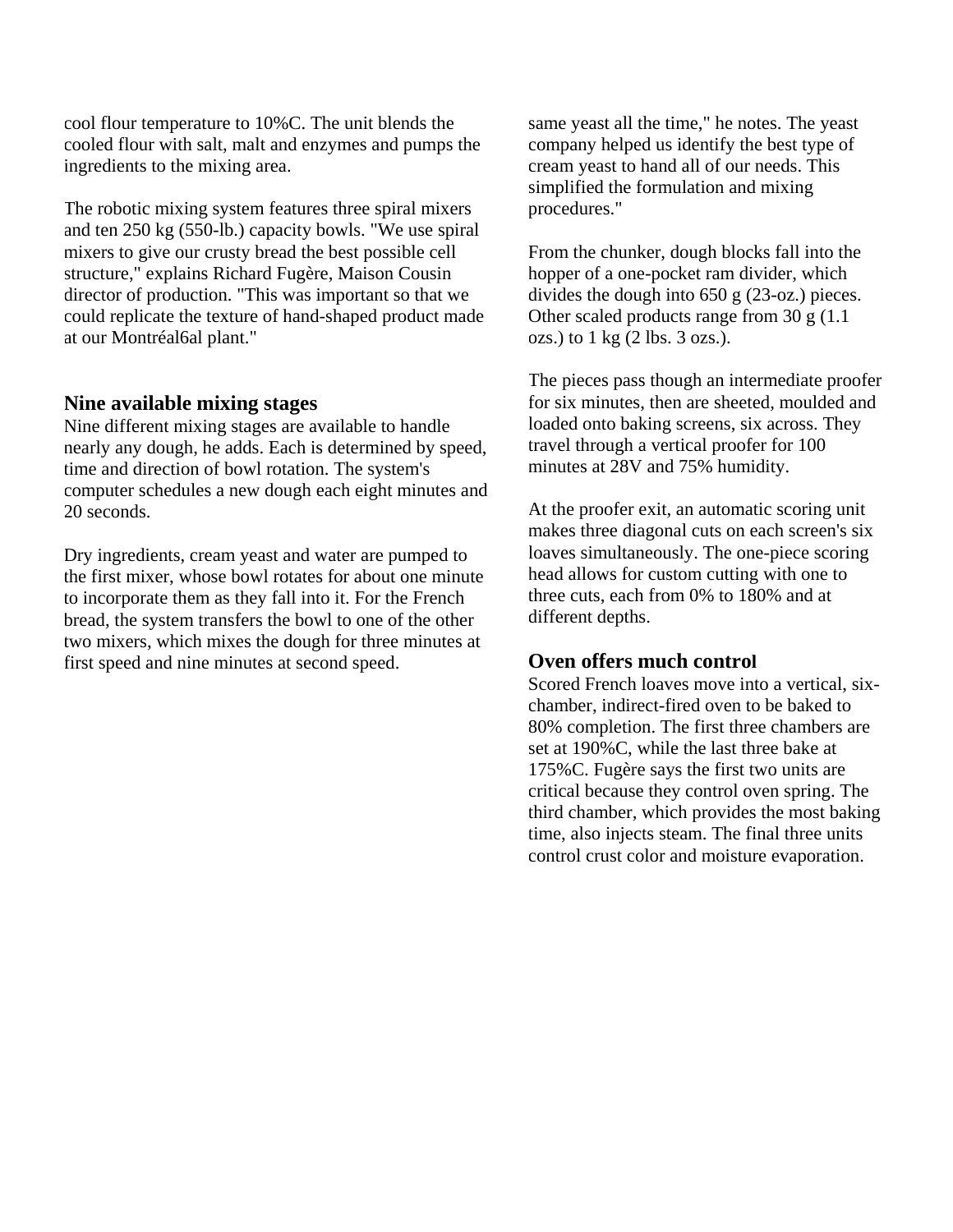## *Continued from Maison Cousin's*

The screens traverse a vertical ambient cooling system for 30 minutes to allow loaf temperature to fall to 35'C. A vacuum depanner removes the loaves from the screens and deposits them on a linear conveyor destined for a spiral blast freezer. Another conveyor returns empty screens to the makeup line.

The depanner, which handles all of the bakery's hearth breads and rolls, can be adjusted according to angle, as well as height, to avoid bending long items. Fugre says using the depanner also gives screens and pans longer use because they are not subjected to the blast freezer's extreme temperature.

Product passes on the conveyor for 10 minutes and enters the blast freezer, which is held at -30%C. It reduces product temperature to about -10%C in 60 minutes.

While loaves pass through the blast freezer, an automatic box former and box liner unit assemble cartons for packers. One employee monitors the machines while two employees hand pack the frozen loaves. Fugère says Maison Cousin deliberately chose manual packing.

"We want to see the product for a final quality control check," he explains. "Also, we produce many different products in different package lots. We use the same size corrugated box for all orders, which eliminates down time to adjust equipment. This more than compensates for the additional cost of packing less-than-full boxes."

After the frozen French loaves pass through a metal detector, the employees pack them 12 to a box and include 12 paper bread bags. Packed boxes are closed and labeled automatically, positioned on pallets and placed in a holding freezer set at -18%C. Fugère says that customers can inventory product for as long as three months at -18C.

## **More production lines planned**

Gosselin says the company plans to expand the building, add a second bread and roll line by the end of the year and expects to have four lines, possibly including one for artisan bread. "Some companies look for new business, then expand their capacity," he observes. "Customers don't want to hear that. We're building our capacity so we can go after more business."

He says that since building the bakery, Maison Cousin is positioned to become a larger player in the North American bakery market. Major plans call for focusing on branded products in Canada, working with U.S. customers to develop signature products and developing a licensing program to market branded product in the United States.

Adds Doyon, "We plan to build this company into a \$100 million (Canadian) business within five years. The strategy will include acquiring companies, introducing new products, increasing sales with existing customers and serving new accounts." Maison Cousin will consider acquisitions of frozen bakery foods firms in the Northeast United States and Quebec, he says.

"We could increase our U.S. market penetration quickly by acquiring a \$15 million (U.S.) to \$30 million operation that has a unique niche as we do' " Doyon says. "We want to become an innovative and leading supplier of French bread, artisan bread, muffins, pastries, pies and cakes."

Gosselin adds that new product development will underscore Maison Cousin's U.S. expansion. "We especially will look for opportunities to develop signature products with supermarket in-store operators and convenience store chains for their specific needs."